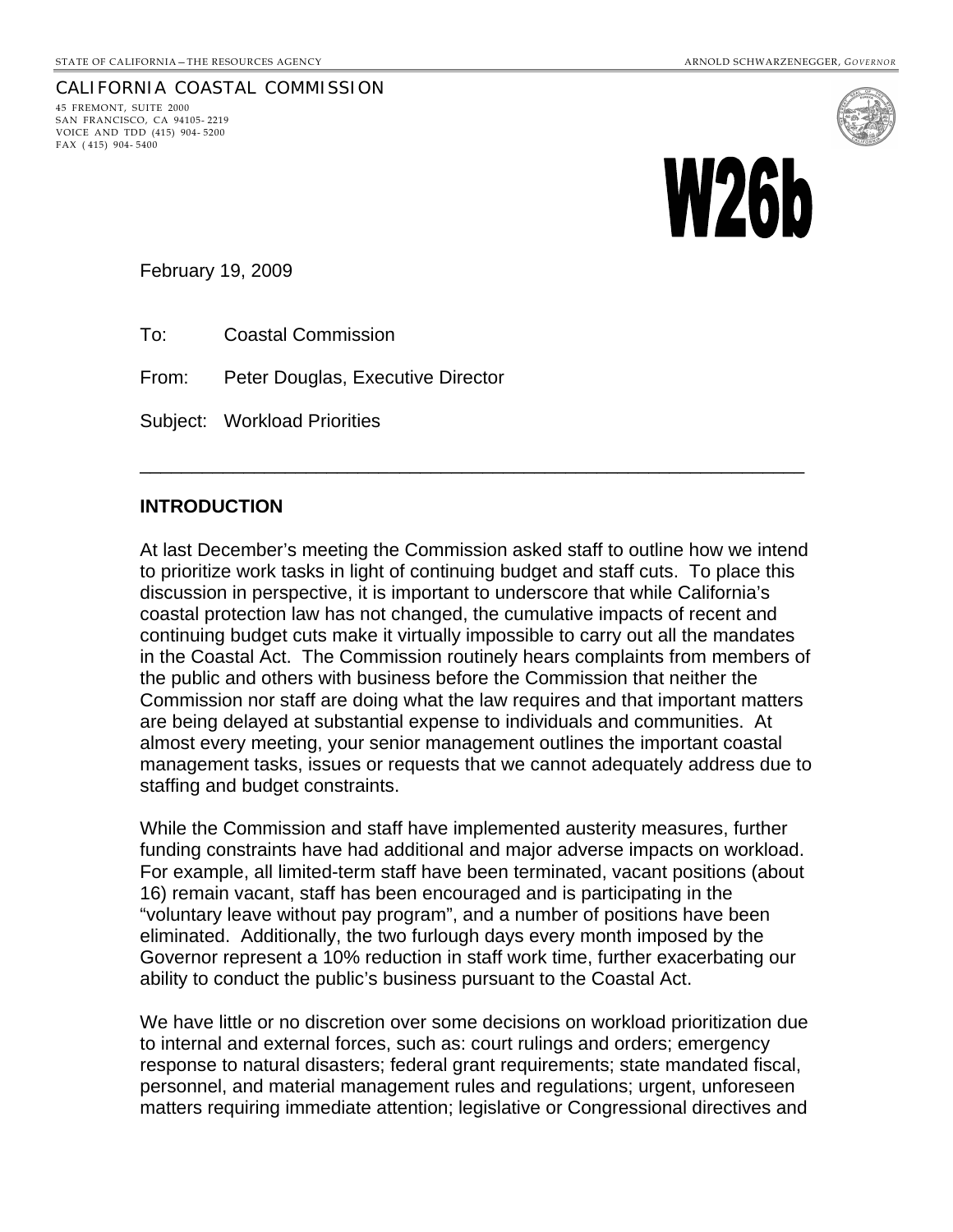requests; unforeseen personnel departures; and non-discretionary legal mandates that involve penalties or serious consequences for non-compliance (e.g., deficit spending and regulatory or land use plan approvals by operation of law). Where agency decisions and action involve some degree of discretion, the consequences of non-action may lead to far greater costs than what would have been incurred had timely action been taken. Due to circumstances beyond our control, we now find ourselves confronting unprecedented and difficult decisions that will inevitably result in diminution of coastal protection, economic loss to individuals and communities, and erosion of the State-Local partnership created to safeguard California's coast for benefit of current and future generations.

Irrespective of daunting and seemingly intractable challenges, the Commission and its staff have an ethical and legal duty to faithfully carry out the law and public trust given into our care to the best of our ability under the circumstances. It is important to underscore that as we determine how to best use staff resources, many tasks will ultimately be delayed, postponed or no longer carried out. In making decisions about what issues and matters are attended to and when, careful judgments must be made. Every program manager and district director has been making difficult judgments involving prioritizing workload for several years now. Obviously, different people may have subtle or dramatic differences of opinion about what is and what is not important. Accordingly, the Commission, your staff, members of the public, and those seeking Commission action often have conflicting views on what is important and should be assigned higher priority for staff attention.

Decision-making by the Commission and staff is conducted on a case-by-case basis. At the staff level, decisions involving major Coastal Act issues or significant coastal resources are collectively formulated after considerable discussion and review by senior management. Obviously, complicating variables unique to each situation must be taken into account. These include, the precedential import and long-term consequences of the decision, both legal and practical; the historical context of the subject; degree of public interest; ethical, equitable, political and programmatic implications; and how the action taken or not is explained to the public.

This memo attempts to outline, in draft form, continuing major Coastal Act mandates, guiding principles staff uses in making prioritization decisions, major issue areas to be dealt with, and austerity measures already taken and being pursued to best carry out our legal responsibilities under difficult circumstances.

## **COASTAL ACT MANDATES**

While staff and support resources have been drastically cut the law prescribing mandates the Commission must carry out has not changed. Accordingly, decisions about what cannot currently be done must be made in the context of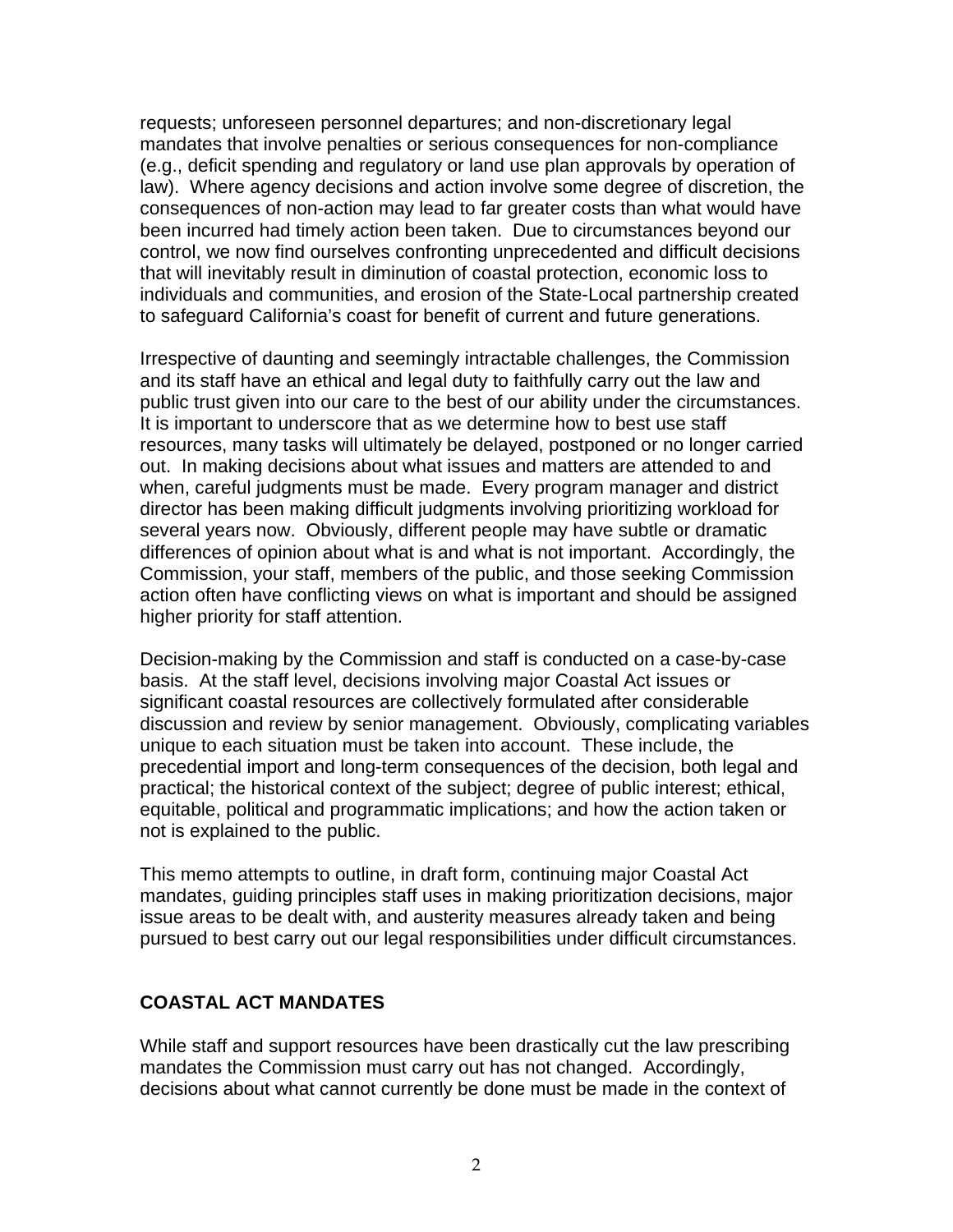these continuing legal mandates which then themselves must necessarily be prioritized – something the Commission has been doing for years (e.g., mandated periodic reviews of local coastal programs).

• **Regulation** – The primary mandate under the Coastal Act is to ensure that new coastal development is carried out consistent with land use policies in Chapter 3 and certified LCPs. This is accomplished through coastal development permit review in areas of original jurisdiction, in matters on appeal and through enforcement of previously approved permits and the law where no permits have been obtained. Federal consistency actions pursuant to the federal CZMA and Coastal Act are other vital regulatory functions.

Regulatory authority and responsibilities give the Commission quasi judicial status triggering a host of accompanying legal requirements that demand considerable staff and Commission time and allow less flexibility and discretion than for its other, non-regulatory functions. These include ensuring compliance with a range of legal protections such as due process, evidentiary and procedural rules and regulations, and timely, fair public hearings; comprehensive analytical reports applying the law to facts; providing applicants and members of the public reasonable opportunity to discuss issues with staff; dispute resolution procedures; and appropriate appeal provisions (e.g., judicial review requiring production of a full public record of the proceedings).

• **Planning** – While the Commission's regulatory responsibilities entail both short- and long-term coastal resource conservation consequences, its planning functions and responsibilities constitute the primary means of ensuring effective, ongoing implementation of Coastal Act protection policies. A key component of this mandate is establishing and sustaining a constructive, collaborative and collegial relationship with the Commission's local government partners.

Although the planning component of the Commission's mandate entails greater flexibility and discretion in terms of allocating staff and support resources, in the long run it is the most effective means of ensuring Coastal Act compliance and implementation. LCPs are not etched in stone and periodically require review and updating as new information and changed circumstances warrant adaptive management. Doing so however, requires local government and Commission staff resources only marginally available at this time. Additionally, many LCP amendments that are brought forward and which must be acted upon by the Commission pursuant to statutory mandate are project-driven and do not offer the more comprehensive topical or geographic coverage warranted by changed circumstances.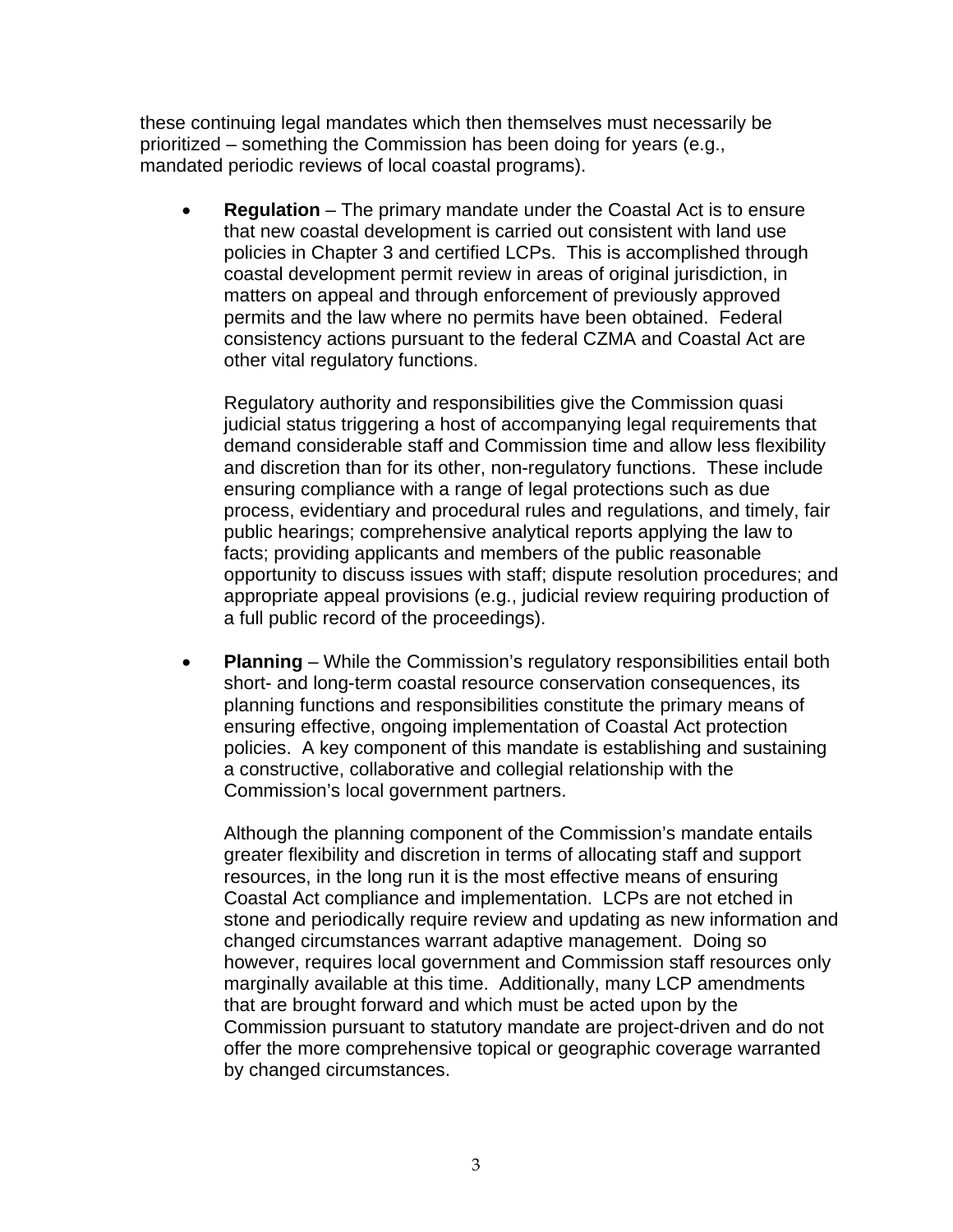- **Public Education and participation** The Coastal Act contains provisions requiring the Commission to implement a public education program. Fortunately, this has been accomplished primarily through the Whale Tail license plate program that has provided most of the funding support. Other support comes from private sector partnerships. Another Coastal Act requirement is that all planning and regulatory staff share responsibility for assisting members of the public, applicants and other interested parties on how to constructively participate in the Commission's work. This function is obviously constrained by available time, staffing and support resources (e.g., travel funding for site visits, participation in local workshops and meetings).
- **Administration**  The agency cannot function without staff to conduct basic, legally required support operations. These include budgeting, accounting, business services, personnel, office operations, and information technology.
- **Legislative affairs, State and Federal agency coordination** Both the State Legislature and federal Congress have an ongoing interest in and, from time to time take actions that affect the Commission's program. Budget and policy committee hearings often require a Commission presence. State, federal and local interagency taskforces and working groups on matters of direct jurisdictional concern to the Commission often demand and warrant staff participation. Provisions of the Federal CZMA provide vital ongoing financial support and management authority to California that staff must monitor and often take action to safeguard. Additionally, federal rules require regular reporting and periodic evaluation - all vital to maintaining federal support.

It is important to recognize that California's Coastal Management Program has federal certification that entitles the State to federal funding support and gives it critical regulatory authority over federal activities affecting coastal resources. The certified program includes all the mandated functions summarized above and failure to maintain or implement those responsibilities could result in a loss of federal certification and federal funding that is ever-more critical to the Commission.

## **GUIDING PRINCIPLES**

The following principles provide guidance to agency management in making priority decisions relative to the allocation of staff time. Their application obviously requires good judgment and an adaptive approach to management decisions. Because decisions are necessarily made on a case by case basis, no fixed rules apply and many factors must be taken into consideration.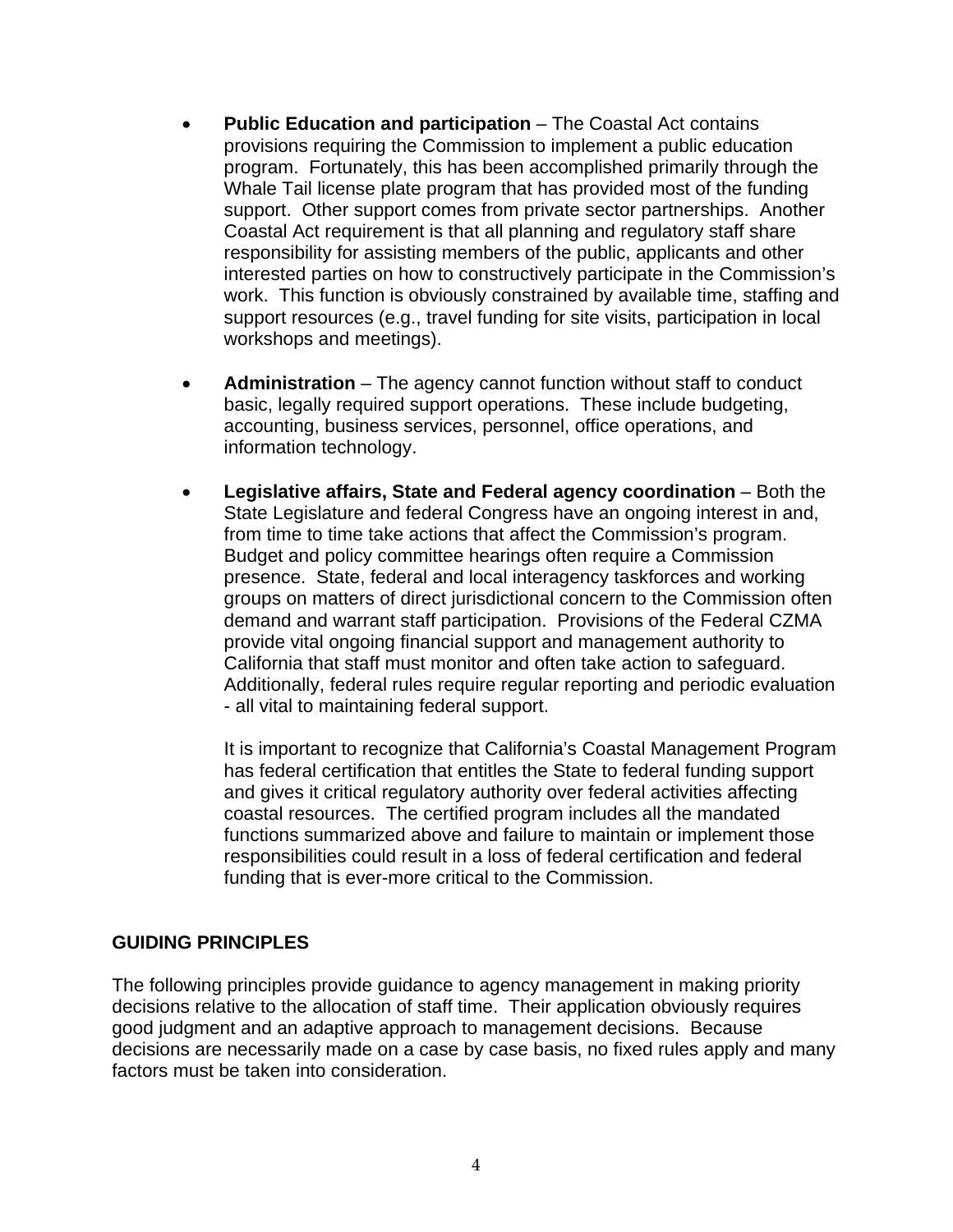- **Long-term versus short-term impacts and consequences** Regulatory and planning matters before the Commission can have both long- and short-term consequences for coastal resources. Taking the long view, is it important that staff resources be allocated to the matter at issue at this time? In 50 years, will it really make a difference?
- **Importance of the coastal resource at risk.**
- **Greater than local significance** Is the matter at issue of primarily local or neighborhood importance or does it have broader more far-reaching significance? This involves an evaluation of potential cumulative effects as well as precedential implications.
- **Statutory requirements and consequences** When statutory requirements are involved, what are the consequences of noncompliance? Some are programmatic; others affect individuals (e.g., personal liability for executive staff if the budget is overspent; acceptance of gifts worth over \$10; disclosure of discussions in closed-sessions; violation of ethical or professional standards jeopardizing professional certification or licensing). For example, failure to conduct mandated 5 year periodic reviews subjects the agency to possible litigation (the Commission has been sued once resulting in settlement and agreement to conduct the Marina Del Rey review), but given that there is no Coastal Act requirement that periodic review recommendations be implemented and while vital to any effective coastal management program, conducting these mandated reviews is not a high priority. Similarly, mandated Commission review, comment and recommendations for power plant modernization or expansions reviewed by the Energy Commission are not being conducted due to staff shortages.

Some Commission responsibilities, if not met, could result in new development entitlements or outcomes being approved by operation of law with significant practical, resource-impacting consequences that are clearly inconsistent with Coastal Act policies. Such results must be avoided if at all possible.

• **LCP updates, amendments and completion** – In the absence of an effective periodic review mechanism, the most practical and meaningful way to accomplish comprehensive updates in at least some important land use categories is through locally generated updates and General Plan revisions. Working with local government to identify amendments with relatively higher priority is one way to allocate staff time. Minor or project driven amendments having little coastal resource impacts are clearly of lower priority. Of highest importance are those more general LCP updates initiated by local government that seek to address various significant weaknesses in existing programs such as topical areas dealing with public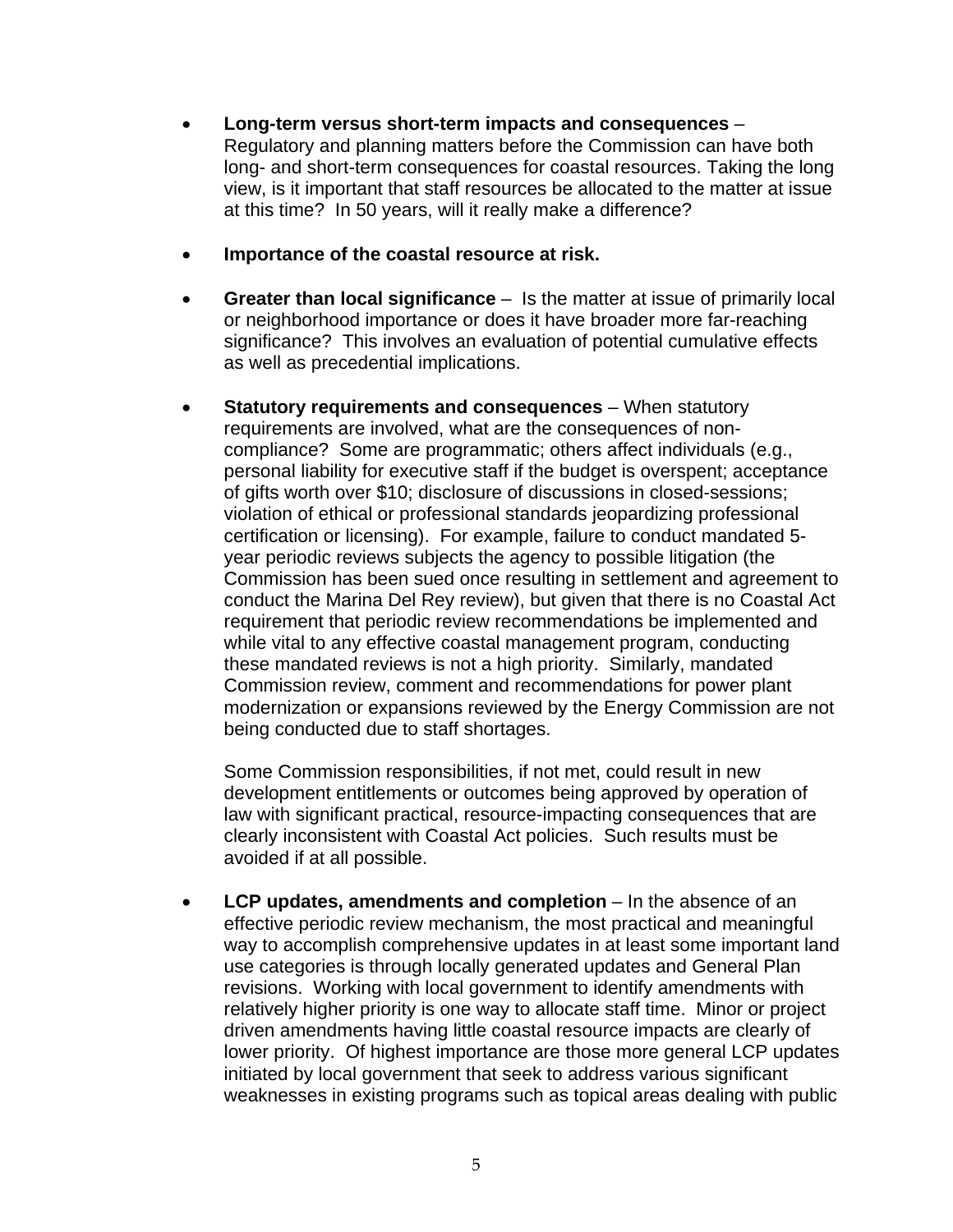access, ESHA, water quality, climate change, agricultural lands protection, view shed protections, and lower cost recreational and visitor-serving opportunities and facilities. Several major updates are moving forward at the local level and it is important for Commission staff to be involved early in the process and to stay involved. For example, Marin, Sonoma and Monterey Counties are all working on major LCP updates.

Several LCPs have not yet been completed and the workload for the Commission in those uncertified areas varies with each local jurisdiction. Although the Commission's workload is high in the uncertified Santa Monica Mountains area of L.A. County, the substantive policy gap between the County and staff (based on Commission action on the Malibu LCP as well as hundreds of cdp decisions) is so large it is unlikely at this time that agreement can be achieved on how to proceed. Accordingly, it makes little sense to expend considerable staff resources on a futile engagement. However, staff resources are being directed to work with the County in updating the Marina Del Rey LCP where we think there is a relatively greater likelihood of success.

• **Partnership building** – California's Coastal Management Program is predicated on a partnership between the State and local government. On the whole, this partnership approach has been relatively successful. Local government share with the Commission the frontline defense of California's coast and it is clearly in the best interest of the public and coastal resources that there is a strong, sustained partnership in pursuit of the common mission. There are a number of steps staff can take to promote this partnership as well as improve efficiencies.

Based on recent initiatives by coastal cities and counties, as well as the Commission's own evaluation of the status of the partnership, it is clear that more effort should be expended in building, improving and sustaining that partnership. Doing what is appropriate and essential toward this end will require considerable resources. It is not yet clear how specifically this effort will materialize in the near future, but steps have been, are being and will continue to be taken toward this goal of achieving a more effective working partnership with local government.

## **ISSUES**

In setting priorities for allocation of staff time, the issues raised, as well as a number and significance of relevant variables must be considered. For example, is the issue given high priority treatment in the Coastal Act and is it of significant importance to the public? Is it minor or major? Are impacts permanent or temporary? Are cumulative effects a concern? What are the precedential implications?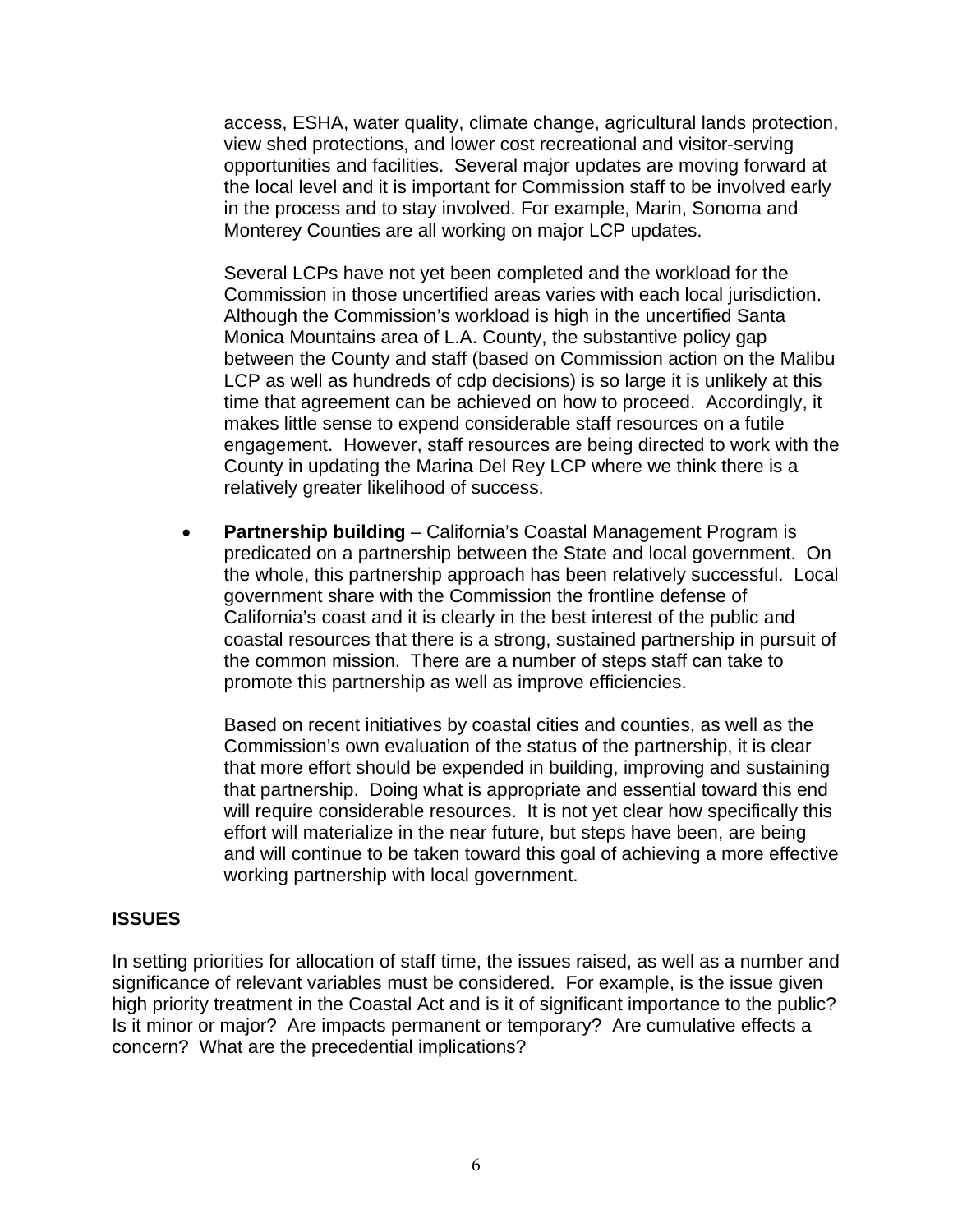- **Public access and recreation** Public access to and along the coast, as well as recreational opportunities are among the highest Coastal Act priorities. Any planning or regulatory matter raising access or recreation issues must be given priority.
- **ESHA and other important natural habitat** Important and in some cases wholly unique habitat resources and wildlife species are being lost at an alarming rate around the planet, including in California. Since passage of the Coastal Initiative in 1972, the rate of loss of important, rare coastal habitat has been slowed significantly and in some cases even reversed (e.g., wetlands that have been restored). Nonetheless, population growth combined with development pressure and the collateral damage from new development (e.g., expanding the development footprint to provide fire clearance in rural areas) are resulting in significant incremental loss of unique coastal habitat. Accordingly and because the Coastal Act contains strong protective policies, habitat and species conservation will continue to be program priorities. Judgments about how much staff time, if any, should be devoted to addressing habitat and species impacts, and which habitats and species warrant the focus of staff resources in any particular case are challenging. Such difficult decisions are now being made regularly and will continue to necessarily be more difficult, discriminating and selective in the future.
- **Urban-rural boundaries**  One of the most important Coastal Act achievements is the establishment of rural-urban boundaries. Preserving such land use demarcations is vital to the conservation and promotion of many significant coastal resources and values (e.g., protection of agriculture, habitat, scenic resources, open space, concentration of development).
- **Energy**  The coast continues to be a focus for new, expanded or modernized energy facilities. Renewable energy projects are important and coastal sites are being identified. Due to the multiplicity of impacts and their importance, dealing with them is a priority.
- **Agriculture**  As population increases, public understanding and interest in the importance of safe and healthy, locally produced foods means agricultural lands – including in coastal areas - will play an increasingly important role in the nutritional future of society. Creative ways to sustain locally based agriculture as a viable economic enterprise are being identified and promoted. Protection of agricultural lands, especially prime soils, will continue to be a priority.
- Mariculture Ocean farming of food will become an increasingly important source of protein for human consumption. New proposals must be carefully planned, developed and carried out due to the potential for